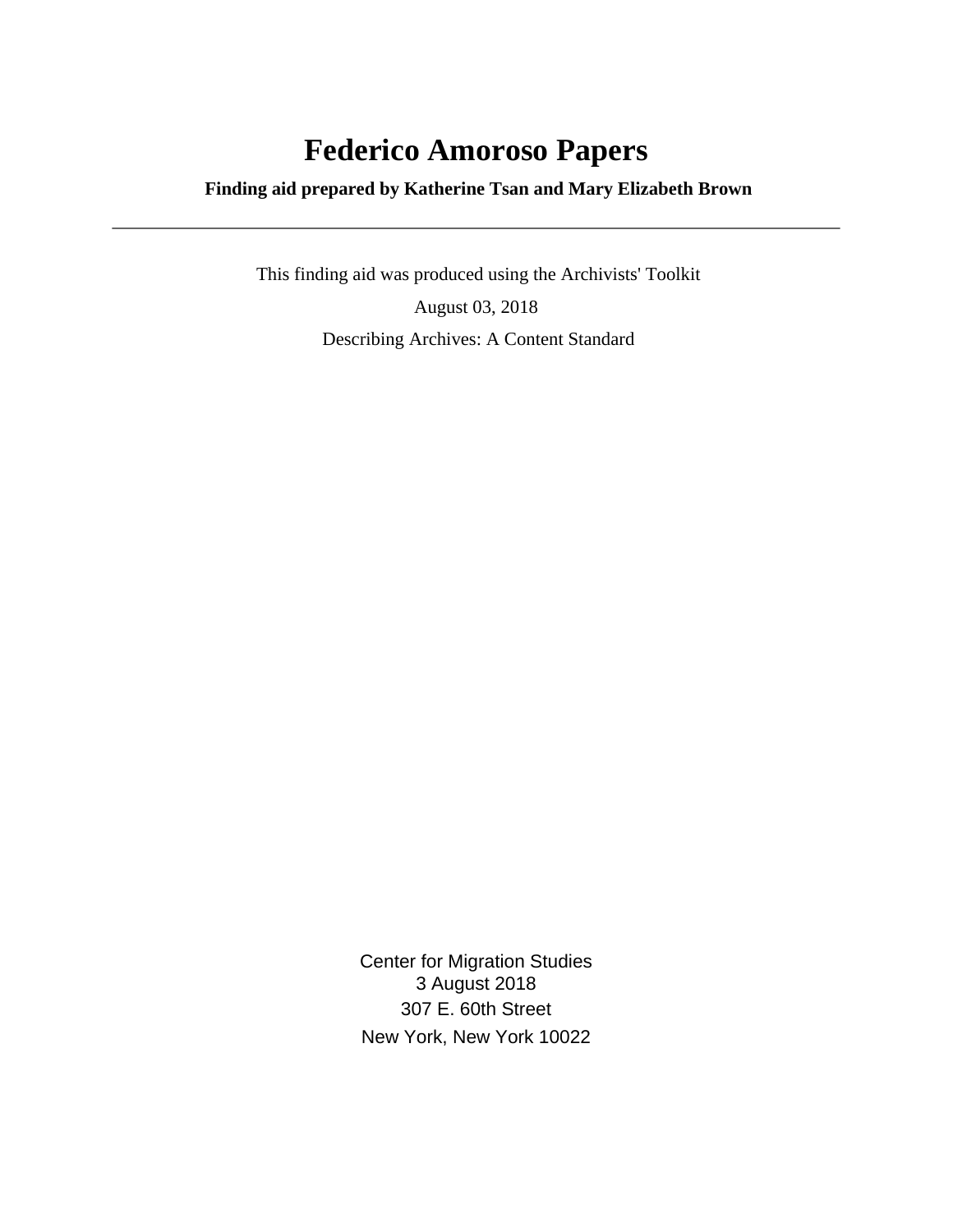## **Table of Contents**

 $\overline{\phantom{a}}$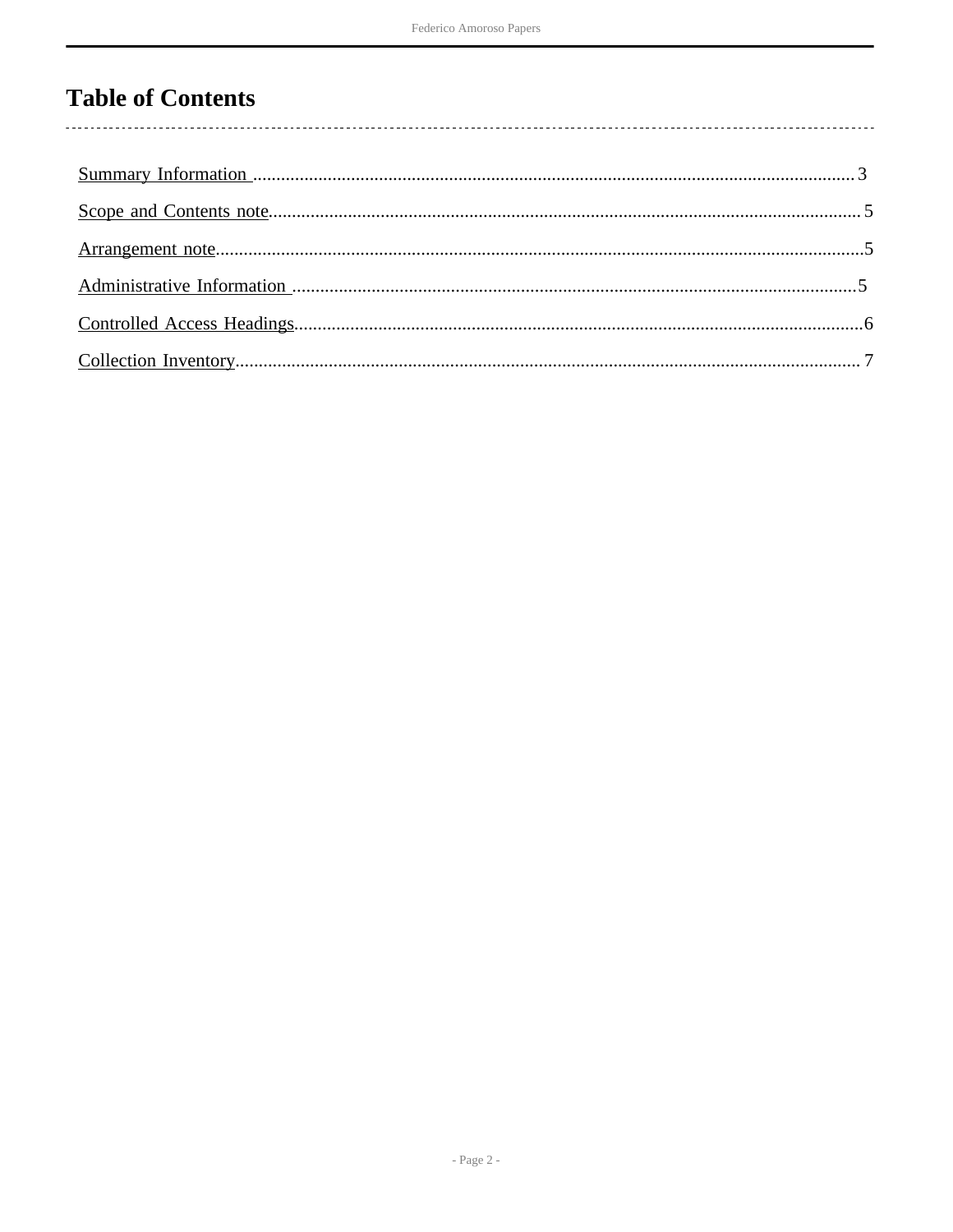# <span id="page-2-0"></span>**Summary Information**

| <b>Repository</b>    | <b>Center for Migration Studies</b>                                                                                                                                                                                                                                                                                                                                                                                                                                                                                                                                                                                                                                                                                                                                                                                                                                                                                                                 |
|----------------------|-----------------------------------------------------------------------------------------------------------------------------------------------------------------------------------------------------------------------------------------------------------------------------------------------------------------------------------------------------------------------------------------------------------------------------------------------------------------------------------------------------------------------------------------------------------------------------------------------------------------------------------------------------------------------------------------------------------------------------------------------------------------------------------------------------------------------------------------------------------------------------------------------------------------------------------------------------|
| <b>Title</b>         | Federico Amoroso Papers                                                                                                                                                                                                                                                                                                                                                                                                                                                                                                                                                                                                                                                                                                                                                                                                                                                                                                                             |
| Date [bulk]          | Bulk, 1903-1907                                                                                                                                                                                                                                                                                                                                                                                                                                                                                                                                                                                                                                                                                                                                                                                                                                                                                                                                     |
| Date [inclusive]     | 1903-1997                                                                                                                                                                                                                                                                                                                                                                                                                                                                                                                                                                                                                                                                                                                                                                                                                                                                                                                                           |
| <b>Extent</b>        | 0.25 Linear feet in one half-size document box                                                                                                                                                                                                                                                                                                                                                                                                                                                                                                                                                                                                                                                                                                                                                                                                                                                                                                      |
| <b>Location note</b> | CMS.124 is housed at the Center for Migration Studies, 307 East 60th<br>Street, Third Floor, New York, New York 10022.                                                                                                                                                                                                                                                                                                                                                                                                                                                                                                                                                                                                                                                                                                                                                                                                                              |
| Language             | Italian                                                                                                                                                                                                                                                                                                                                                                                                                                                                                                                                                                                                                                                                                                                                                                                                                                                                                                                                             |
|                      | Language of Materials note The authors of the letters in CMS.124 use Italian and Sicilian dialect,<br>sometimes mixing the two together.                                                                                                                                                                                                                                                                                                                                                                                                                                                                                                                                                                                                                                                                                                                                                                                                            |
| <b>Abstract</b>      | CMS.124 consists of fifty-three letters written between 1903 and 1911<br>by a group of friends and relatives originating from the town of Girgenti<br>(Agrigento) in Sicily who had immigrated to various places in the United<br>States, finding work in the agricultural, manufacturing and railways<br>sectors. The addressee is their padrone in Italy, Federico Amoroso, who<br>suggested useful contacts, intervened on behalf of individual townspeople<br>and served as a banker in charge of remittances. Amoroso's position as<br>a shop owner back home rather than a fellow immigrant based in the<br>United States marks a significant departure from the usual set-up of<br>the early twentieth-century padrone system. The collection, which is of<br>social, economic and linguistic interest, contains letters from about twenty<br>individuals, many of them including money orders for distribution among<br>the home community. |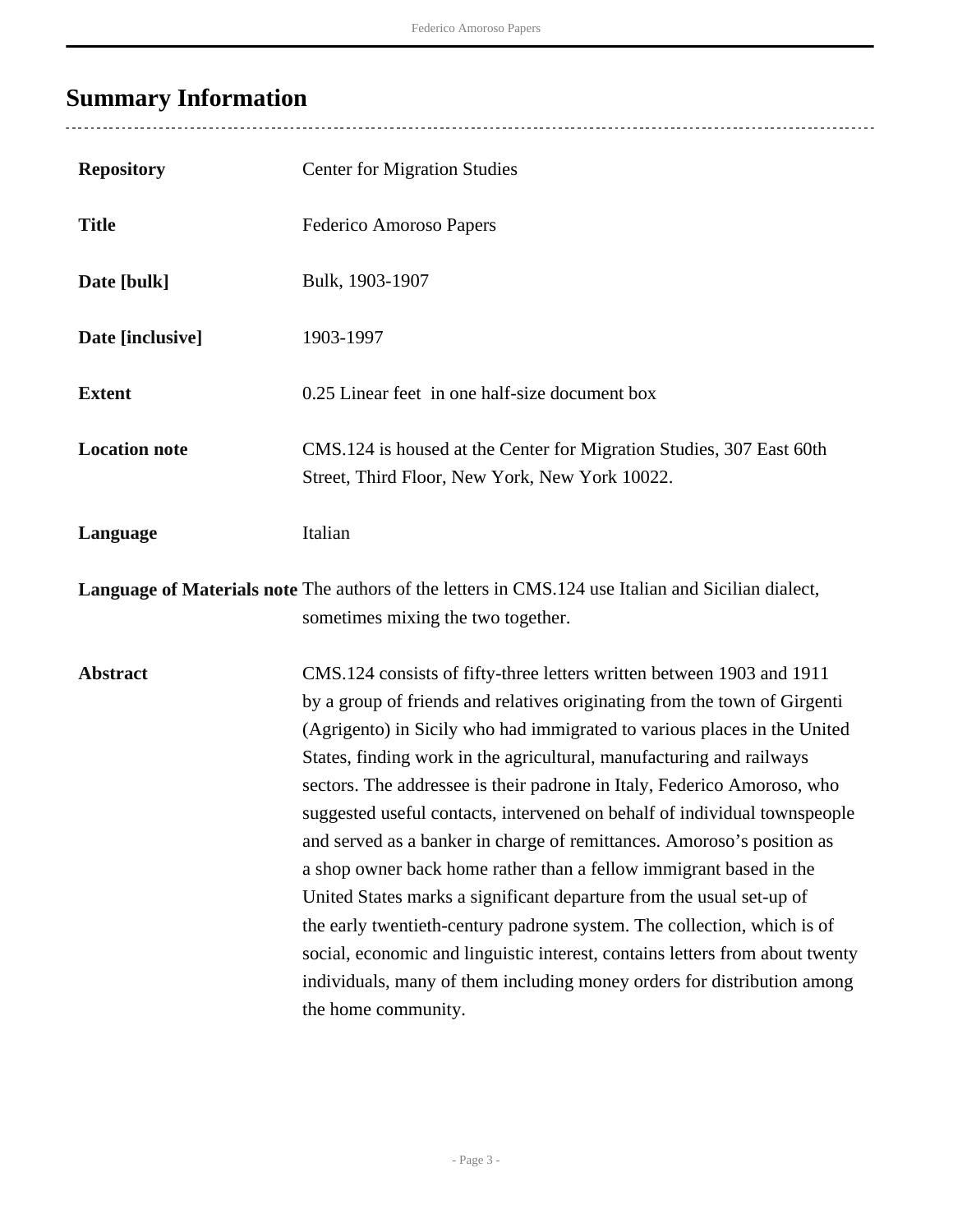### **Preferred Citation note**

Center for Migration Studies of New York; Federico Amoroso Papers (CMS.124); Box 1, Folder.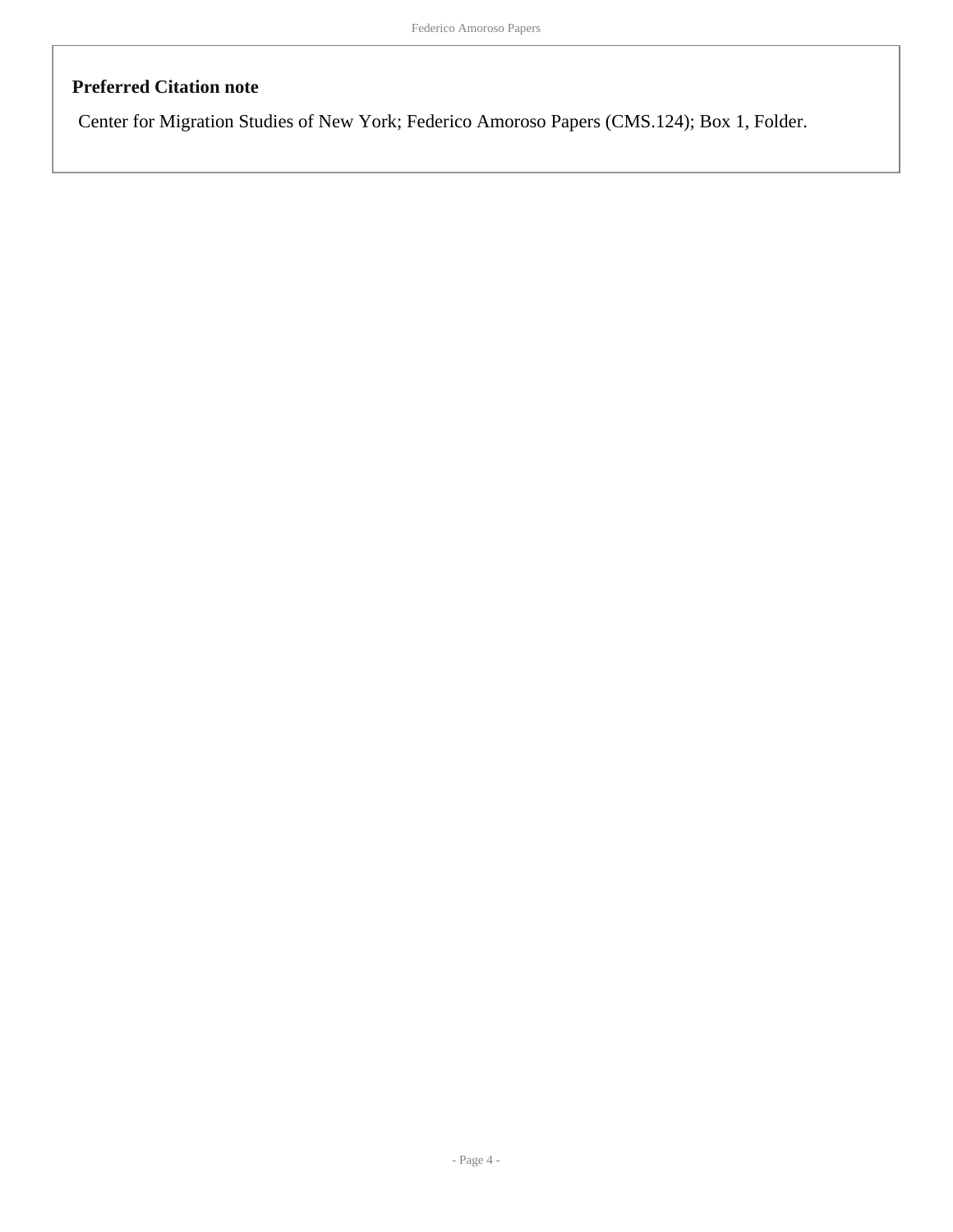### <span id="page-4-0"></span>**Scope and Contents note**

This collection contains fifty-three letters written in the period from 1903 to 1911 by about twenty exresidents of Girgenti (modern-day Agrigento) in Sicily who had immigrated to various parts of the United States and wrote home to Federico Amoroso. Amoroso, a local shop-owner, evidently functioned as a "padrone" helping his former community members secure jobs in America (the kinds of employment mentioned are seasonal agricultural, industrial and railways work), facilitated the sending of letters and money to Italy and occasionally wielded his influence to resolve problems related to individuals trying to emigrate. The collection demonstrates the continuing links between Italy and the United States as well as the little-studied phenomenon of the "reverse padrone" network, in which the labor broker resides in Italy rather than being an immigrant or first-generation Italian settled in America. Most of the letters deal with money issues and the remittance of checks back home--several contain actual checks. Folder 3 contains a chain of letters documenting Amoroso's efforts on behalf of a minor barred by law from entering the United States with his family due to his contagious conjunctivitis; the person in question was eventually admitted as an immigrant after the Commissariat on Emigration in Italy, lobbied by Amoroso, successfully argued that a minor should be allowed to reunite with his family rather than remain alone in his home country. The primary concern throughout the letters, besides maintaining links with relatives in Italy, is financial--the obtaining of credit, the economic situation in both countries as well as the practicalities of transferring remittance money from the United States to Italy. The correspondents' affairs are conveyed in a mix of Italian, Sicilian and slang, which makes this collection remarkable from a linguistic point of view. The sum of letters presents a window into the workings of a network of contacts in which one key person represented the link between members employed and settled in the United States and their lives back home in Sicily.

### <span id="page-4-1"></span>**Arrangement note**

CMS.124 is organized chronologically by the most legible date on the letter.

## <span id="page-4-2"></span>**Administrative Information**

#### **Publication Information**

Center for Migration Studies 3 August 2018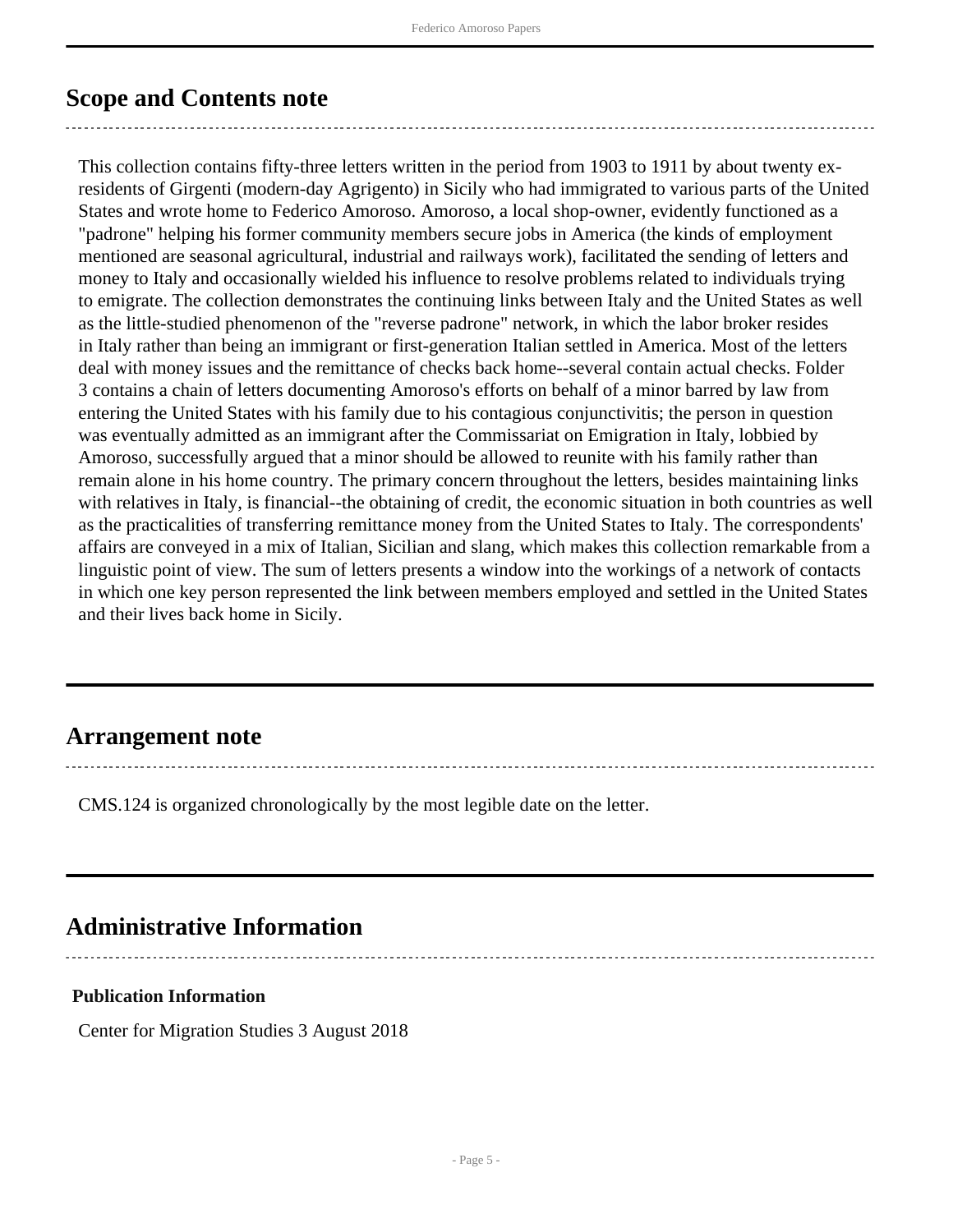#### **Conditions Governing Access note**

Open to researchers by appointment.

#### **Conditions Governing Use note**

The documents in CMS.124 are in the public domain.

#### **Immediate Source of Acquisition note**

In 1996, Italian-American businessman Domenick Scaglione brought the letters that make up CMS.124 to the attention of CMS Executive Director Ldyio F. Tomasi, c.s. Mr. Scalgione delivered the letters to Father Tomasi, who had them photocopied and then returned them to the owner, Sra. Giovanna Garofalo Cassina of Palermo, Sicily, via Mr. Scaglione.

### <span id="page-5-0"></span>**Controlled Access Headings**

#### **Geographic Name(s)**

- Agrigento (Italy)
- Girgenti (Italy)

#### **Subject(s)**

- Emigration and immigration |z United States
- Italian American families
- Italian Americans | x Economic conditions.
- Italian Americans |x History.
- Italian Americans |z Missouri
- Italian Americans.
- Italy |x Emigration and immigration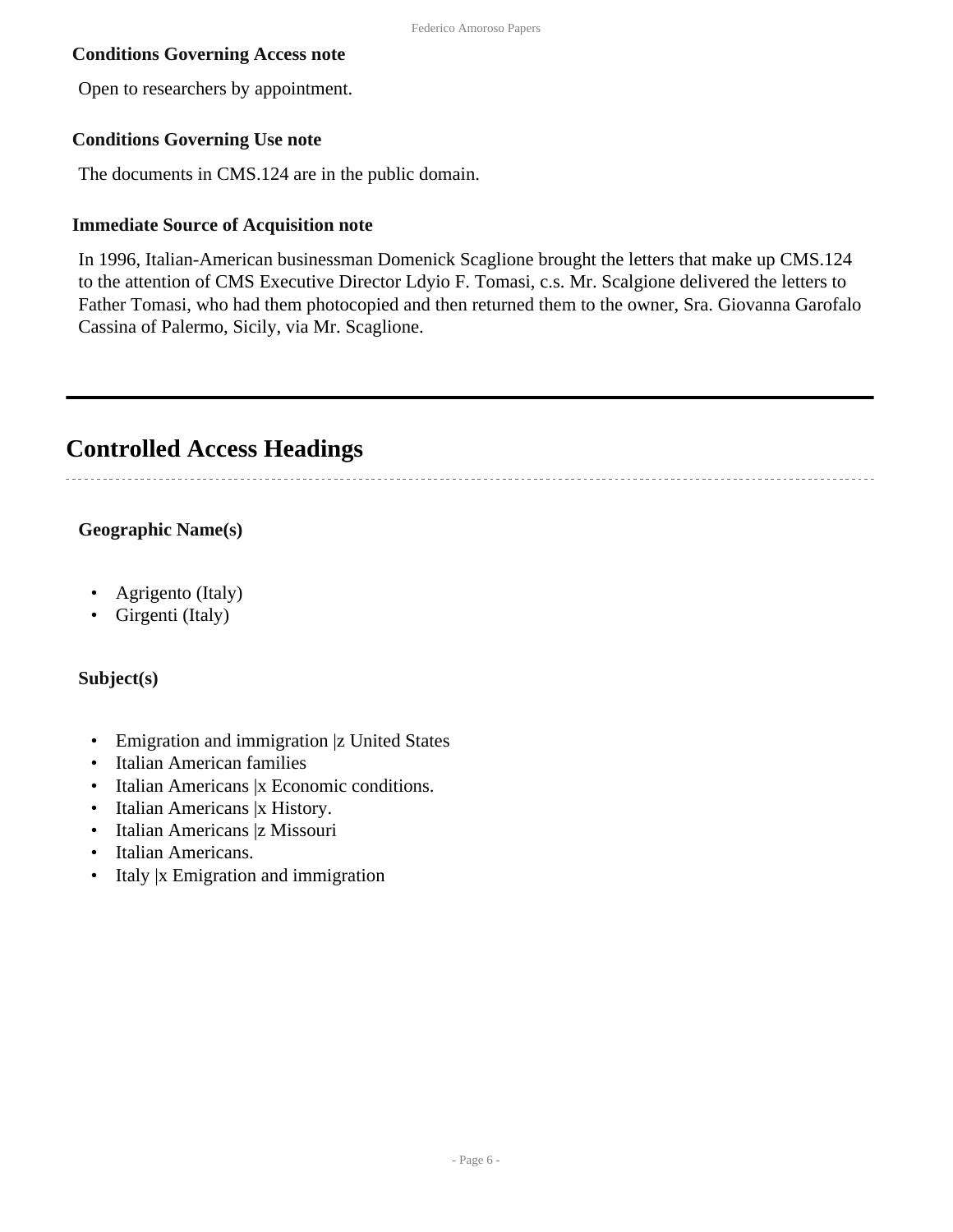## <span id="page-6-0"></span>**Collection Inventory**

|                                                                                               | <b>Box</b>   | Folder         |
|-----------------------------------------------------------------------------------------------|--------------|----------------|
| Calogero Russo to Federico Amoroso, Brooklyn. 6 gennaio 1903                                  | $\mathbf{1}$ | $\mathbf{1}$   |
| A. Seguita to Federico Amoroso, New York. 23 gennaio 1903                                     | $\mathbf{1}$ | $\mathbf{1}$   |
| Giuseppe Principato to Anna Alogi, Boston. 1 febbraio 1903                                    | $\mathbf{1}$ | $\mathbf{1}$   |
| Giuseppe Principato to Federico Amoroso, Boston. 31 marzo 1903                                | $\mathbf{1}$ | $\mathbf{1}$   |
| Pietro Molida [possibly with another person] to Federico Amoroso, New<br>York. 22 agosto 1903 | $\mathbf{1}$ | $\mathbf{1}$   |
| Gentile Calogero to Federico Amoroso, Brelinali [?] 14 novembre 1904                          | $\mathbf{1}$ | $\overline{2}$ |
| Giuseppe Principato to Federico Amoroso, Kincaid, West Virginia 21<br>novembre 1904           | $\mathbf{1}$ | $\overline{2}$ |
| Lorenzo Magro to Anna Marchese di Giuseppe, New York 19 gennaio<br>1907                       | $\mathbf{1}$ | 3              |
| Lorenzo di Calogero to Federico Amoroso, Brooklyn 13 febbraio 1907                            | $\mathbf{1}$ | 3              |
| Lorenzo Modico to Federico Amoroso, St. Louis 11 avrile 1907                                  | $\mathbf{1}$ | 3              |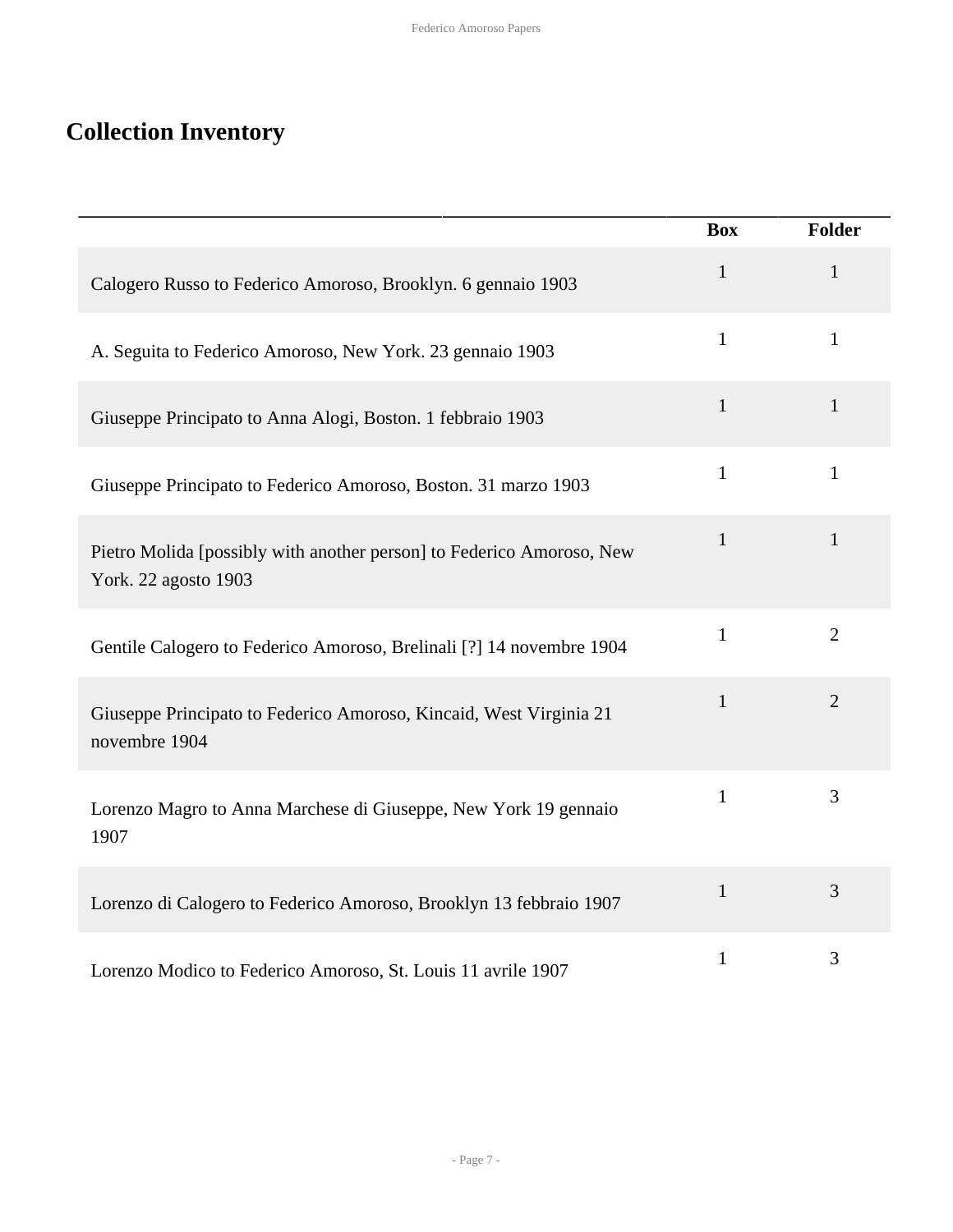| Lorenzo Capostagno to Federico Amoroso, St. Louis 15 maggio 1907                                                                                                                                                                                                                                                                     | 1            | 3 |
|--------------------------------------------------------------------------------------------------------------------------------------------------------------------------------------------------------------------------------------------------------------------------------------------------------------------------------------|--------------|---|
| Lorenzo Modico to Federico Amoroso, St. Louis 17 maggio 1907                                                                                                                                                                                                                                                                         | $\mathbf{1}$ | 3 |
| dates                                                                                                                                                                                                                                                                                                                                |              |   |
| There are no letters from 1905 or 1906 in the collection                                                                                                                                                                                                                                                                             |              |   |
| Salvatore Lomascolo to Luigi Lomascolo, Brooklyn 4 giugno 1907                                                                                                                                                                                                                                                                       | $\mathbf{1}$ | 3 |
| Fionto Bisposta to Federico Amoroso, [?] 10 giugno 1907                                                                                                                                                                                                                                                                              | $\mathbf{1}$ | 3 |
| To the Commissariat-General of Emigration, Rome from Luigi lo<br>Mascolo, Palermo; care of Don Federico Amoroso 13 giugno 1907                                                                                                                                                                                                       | 1            | 3 |
| <b>Scope and Contents note</b>                                                                                                                                                                                                                                                                                                       |              |   |
| The letter writer is asking the Commissariat-General of Emigration in<br>Rome to let him join the rest of his family who have immigrated to New<br>York. The response is that he is not allowed to disembark because of his<br>chronic conjunctivitis, which kept potential immigrants out of the country<br>as per the law of 1903. |              |   |
| Luca Mazza to Federico Amoroso, Palermo 20 giugno 1907                                                                                                                                                                                                                                                                               | $\mathbf{1}$ | 3 |
| <b>Scope and Contents note</b>                                                                                                                                                                                                                                                                                                       |              |   |
| Luca Mazza, of the General Transport Agency in Palermo writes to Don<br>Federico that because Luigi lo Mascolo is not yet of age and has no family                                                                                                                                                                                   |              |   |

left in Girgenti, he has been allowed passage to the United States and must embark immediately.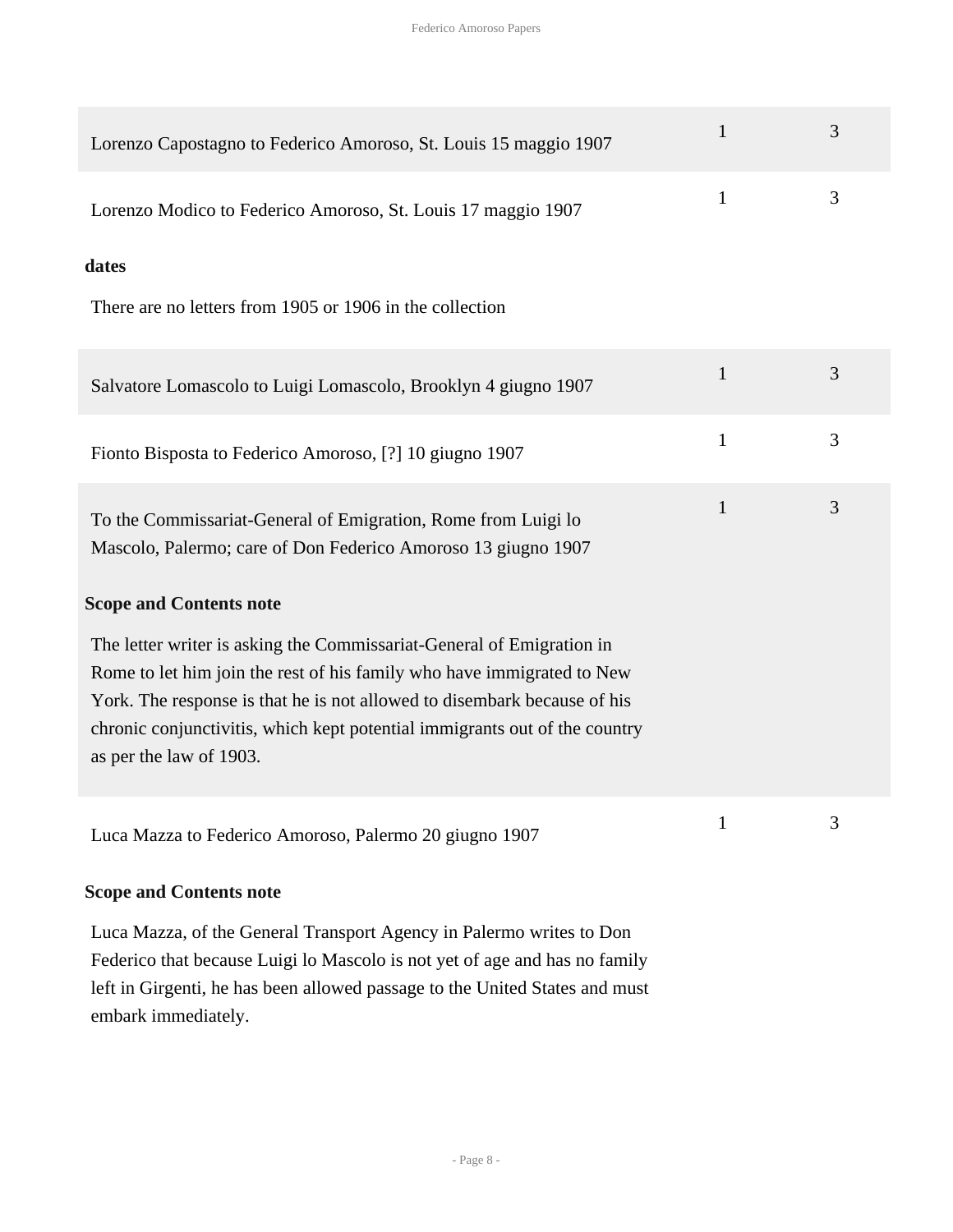| Lorenzo Capostagno with Calogero Capostagno to Federico Amoroso, St.<br>Louis 22 giugno 1907                    | $\mathbf{1}$ | 1 |
|-----------------------------------------------------------------------------------------------------------------|--------------|---|
| Salvatore Lomascolo to Federico Amoroso, Brooklyn 16 luglio 1907                                                | $\mathbf{1}$ | 3 |
| Salvatore Lomascolo to Federico Amoroso, Brooklyn 2 agosto 1097                                                 | $\mathbf{1}$ | 3 |
| Pietro Molida to Federico Amoroso, St. Louis 27 agosto 1907                                                     | $\mathbf{1}$ | 3 |
| Di Calogero Lorenzo Ragusa to Federico Amoroso, Houston 31 agosto<br>1907                                       | $\mathbf{1}$ | 3 |
| <b>Scope and Contents note</b>                                                                                  |              |   |
| Letter to Lorenzo Lo Mascolo from the Societa di Patronato per gli<br>emigranti, Palermo, 17 June 1907 included |              |   |
|                                                                                                                 |              |   |
| Lorenzo Modico to Federico Amoroso, St. Louis 2 settembre 1907                                                  | $\mathbf{1}$ | 3 |
| Pietro Modica to Federico Amoroso, St. Louis 7 ottobre 1907                                                     | $\mathbf{1}$ | 3 |

#### **Scope and Contents note**

The letter writer indicates to Federico Amoroso that he is unhappy with their financial arrangement, and wants to be released from any further obligations and to have "his house free."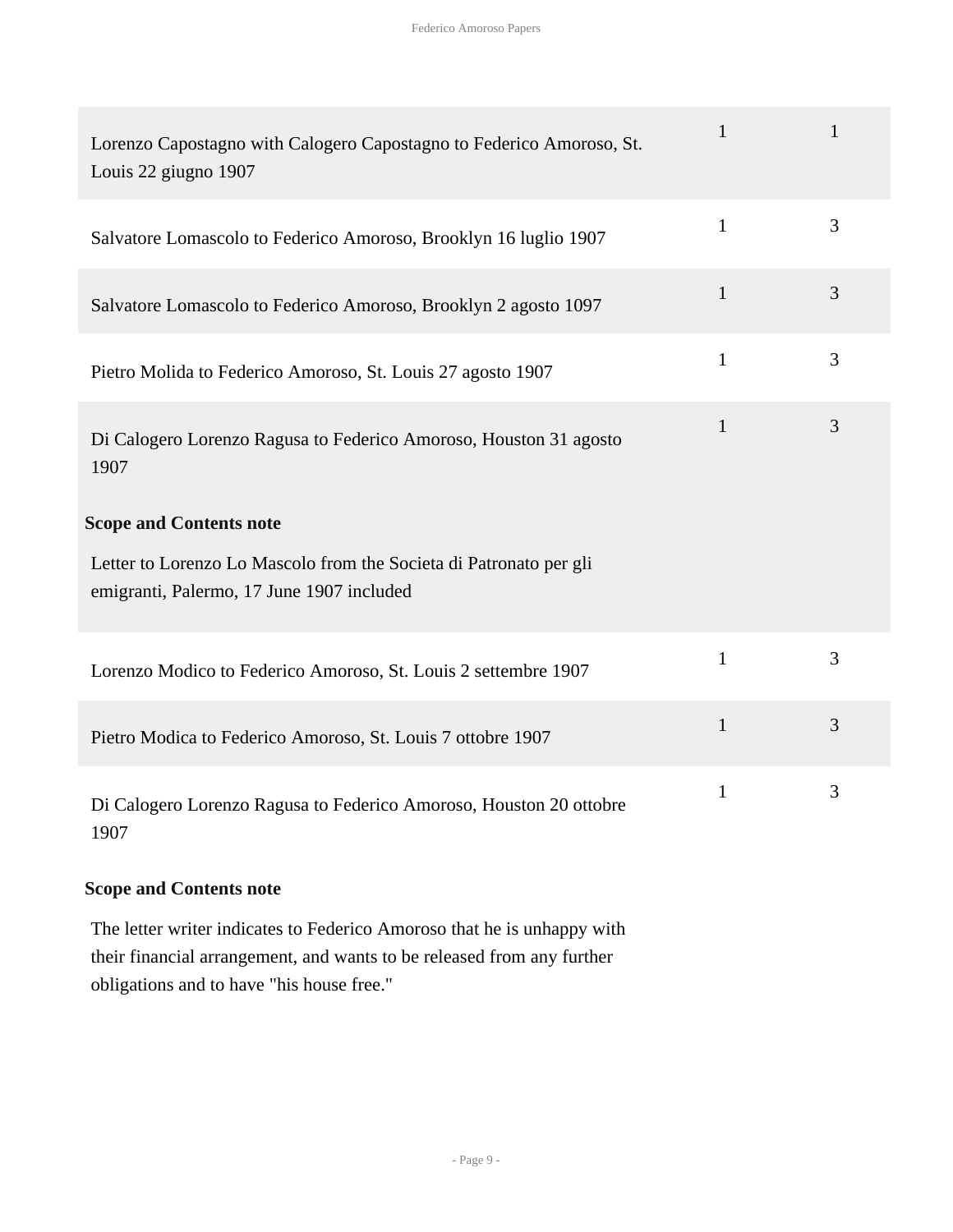| Luigi Mascolo and Salvatore Mascolo to Federico Amoroso, New York 8<br>novembre 1907          | $\mathbf{1}$ | 3              |
|-----------------------------------------------------------------------------------------------|--------------|----------------|
| Pietro Modica to Federico Amoroso, St. Louis 27 novembre 1907                                 | $\mathbf{1}$ | 3              |
| Pietro Modica and Di Calogero Lorenzo Ragusa to Federico Amoroso,<br>New York 5 novembre 1907 | $\mathbf{1}$ | 3              |
| <b>Scope and Contents note</b>                                                                |              |                |
| These are a series of commercial checks for the Banca Commerciale<br>Italiana                 |              |                |
| Falzone Lorenzo to Federico Amoroso, Ravenna 15 gennaio 1908                                  | $\mathbf{1}$ | $\overline{4}$ |
| Pietro Modica to Federico Amoroso, St. Louis 19 gennaio 1908                                  | $\mathbf{1}$ | $\overline{4}$ |
| Michele Lomascolo to Federico Amoroso, Brooklyn 27 gennaio 1908                               | $\mathbf{1}$ | $\overline{4}$ |
| Falzone Lorenzo to Federico Amoroso, Ravenna 11 febbraio 1908                                 | $\mathbf{1}$ | $\overline{4}$ |
| Lorenzo Modica to Federico Amoroso, St. Louis 26 febbraio 1908                                | $\mathbf{1}$ | 4              |
| Salvatore Sicorella to Federico Amoroso, Boston 14 avrile 1908                                | $\mathbf{1}$ | $\overline{4}$ |
| Lorenzo Modica di Calogero to Federico Amoroso, St. Louis 20 aprile<br>1908                   | 1            | 4              |
| Salvatore Peruggia to Franciesca Markess, Montaperto 7 maggio 1908                            | $\mathbf{1}$ | $\overline{4}$ |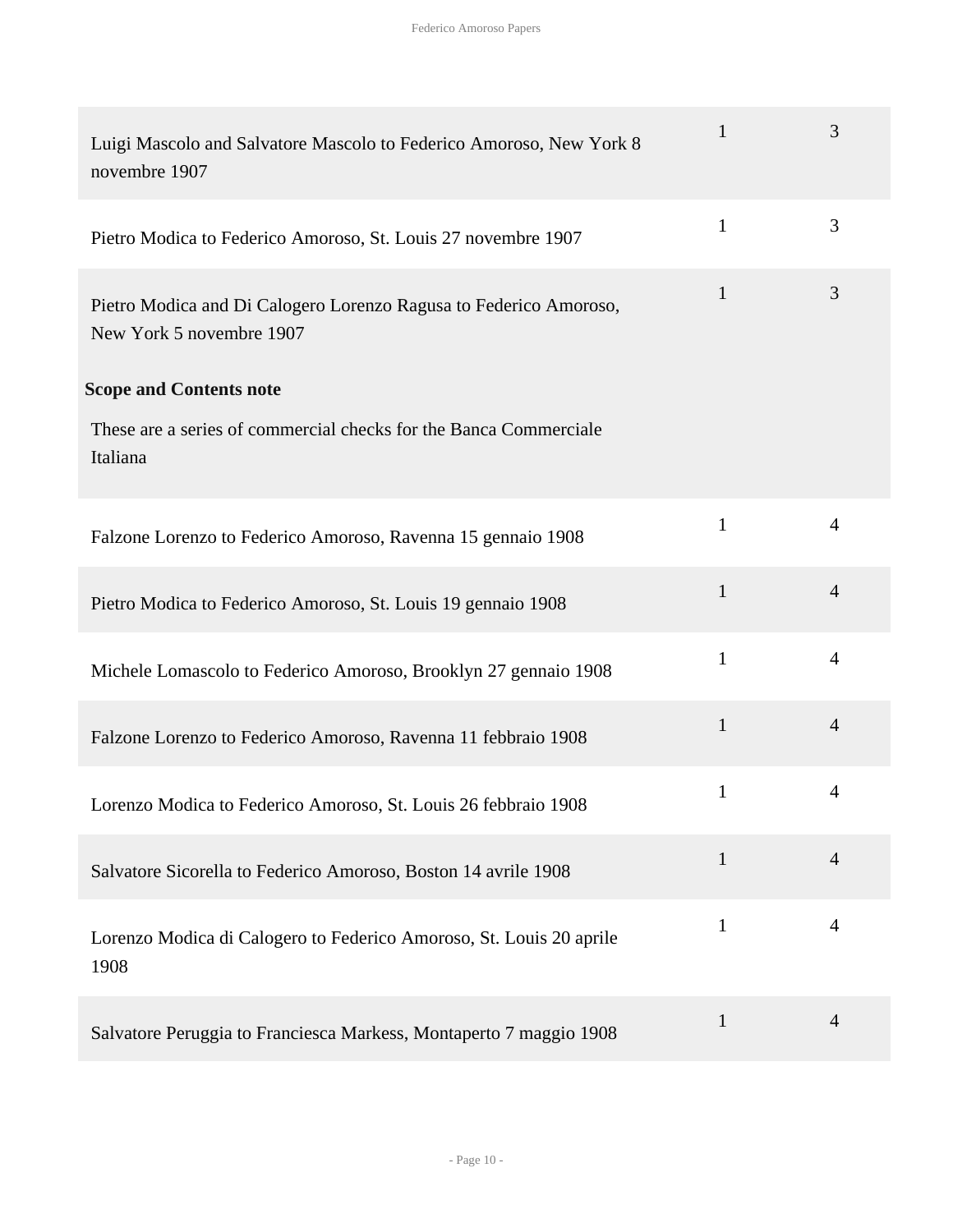| Lomascolo Carlo from the Amministrazione della Congrua Parrocchiale di<br>Montaperto, Montaperto 21 settembre 1908 | $\mathbf{1}$ | 4              |
|--------------------------------------------------------------------------------------------------------------------|--------------|----------------|
| Lorenzo Modica to Federico Amoroso, St. Louis 17 ottobre 1908                                                      | $\mathbf{1}$ | $\overline{4}$ |
| Pietro Modica to Federico Amoroso, St. Louis 16 novembre 1908                                                      | $\mathbf{1}$ | $\overline{4}$ |
| Salvatore Sicorella to Federico Amoroso, Notre Dame du Lac, Quebec 18<br>dicembre 1908                             | $\mathbf{1}$ | 4              |
| Pietro Modica to Federico Amoroso, St. Louis 3 febbraio 1909                                                       | $\mathbf{1}$ | 5              |
| Pietro Modica to Federico Amoroso, St. Louis 18 marzo 1909                                                         | $\mathbf{1}$ | 5              |
| Pietro Modica to Federico Amoroso, St. Louis 14 giugno 1909                                                        | $\mathbf{1}$ | 5              |
| Francesco Capostagno and Salvatore Capostagno [?] to Federico Amoroso,<br>St. Louis 4 agosto 1909                  | $\mathbf{1}$ | 5              |
| Pietro Modica to Federico Amoroso, St. Louis 13 agosto 1909                                                        | $\mathbf{1}$ | 5              |
| Fragopone Cilagera to Federico Amoroso, Harewood, West Virginia 8<br>settembre 1909                                | 1            | 5              |
| Francesco Capostagno to Federico Amoroso, St. Louis 12 settembre 1909                                              | $\mathbf{1}$ | 5              |
| Lorenzo Modica to Federico Amoroso, St. Louis 10 ottobre 1909                                                      | $\mathbf{1}$ | 5              |